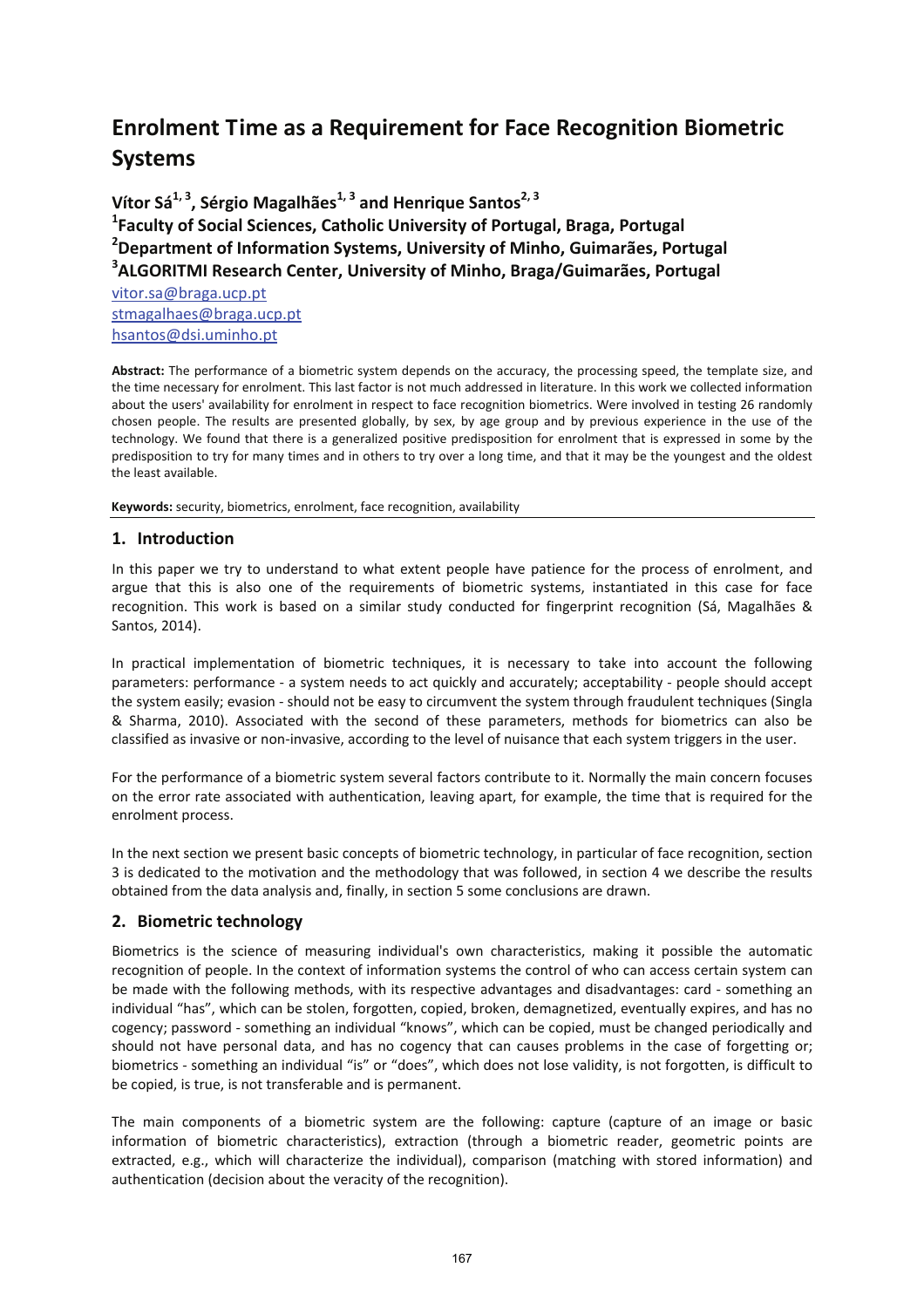### *Vítor Sá, Sérgio Magalhães and Henrique Santos*

Face recognition is one of the most known biometrics (Sá, Borges, Magalhães, & Santos, 2012), lying nowadays in many devices of widespread use. This technology, which reproduces computationally the natural way humans recognize people, has had a major technological development stimulated by the game industry, interested to recognize scammers in their casinos (Liu & Silverman, 2001) and, more recently, by the border control technologies. Proof of this development is the common usage that is currently being given to facial recognition algorithms incorporated both in low photographic devices, as in distributed technologies associated with social networks.

The basic concept associated with this technology is the capture of an image using a camera or video, followed by the recognition of points and/or regions that characterize a human face. These data and the relationships between them are transformed into a multidimensional vector that now constitutes the recognition pattern of the individual. Each of these steps may be performed in various ways.

The image capture phase depends primarily on the quality of the camera. However, the quality is necessarily restricted by the price factor, which determines the adoption of any technology. Associated with the price, but regardless of this, is the kind of camera that will work for normal light or via infrared. This option determines not only the capture conditions but also the processing algorithms. The quality of the camera also condition the number of colours captured, however the use of a large number of colours with implications on the computational and storage requirements may not be desirable.

After the image capture, various techniques can be applied for processing, like the image binarization, the recognition of points/regions by colour neighbourhood, the contours reduction and the subsequent segmentation. Hybrid systems can also be used (Poh & Korczak, 2001).

The above techniques are not specific in biometric recognition, to authenticate/identify the user, but are generic in computer graphics. In order to use the gathered information in the biometric recognition an intermediate stage of image cleaning is required, extracting elements subject to change, such as beard, glasses, haircut, earrings, piercings, etc.

The establishment of patterns is specific to each algorithm in order to recognize the user. Possible approaches rely on conventional statistic techniques, artificial intelligence, or both. These algorithms determine the requirements of pose and lighting (Poh & Korczak, 2001) associated with the image capture and have to take into account the aging factor.

The most important event in this area is the Facial Recognition Vendor Test (FRVT) organized by the Counterdrug Technology Development Program Office of the United States Department of Defence in collaboration with the FBI, the Canadian Passport Office, Australian Customs, the United Kingdom Biometric Work Group, among others. This event was held for the last time in 2012, now in the context of MBE ‐ Multiple Biometrics Evaluation (NIST, 2010), with no results yet available (U.S. Department of Commerce, 2013). Already in 2006 it was achieved a False Rejection Rate of 1% for a False Acceptance Rate of 0.1% (Phillips, Scruggs, O'Toole, Flynn, Bowyer, Schott, & Sharpe, 2010). A curious aspect identified in these studies was a better performance of this technology when applied to males (Phillips, Grother, Micheals, Blackburn, Tabassi, & Bone, 2003).

The performance of biometric systems is normally associated to its accuracy, which is determined by the rate of false matches and the rate of false nonmatches (Magalhães & Santos, 2003). The first, known as FAR (False Acceptation Rate or Type II Error), measures the probability of the system to accept an unauthorized person, so the lower the probability the more reliable the system. The second, known as FRR (False Rejection Rate or Type I Error), measures the probability of the system to not recognize an authorized person, so the lower the rate the more the system will be sure of recognizing an individual. As the false acceptances decrease as the threshold increases and false rejections increase with increase of the same system requirement, there is a balance known as CER (Crossover Error Rate) or EER (Equal Error Rate), which value is used to classify a biometric system regarding its level of accuracy.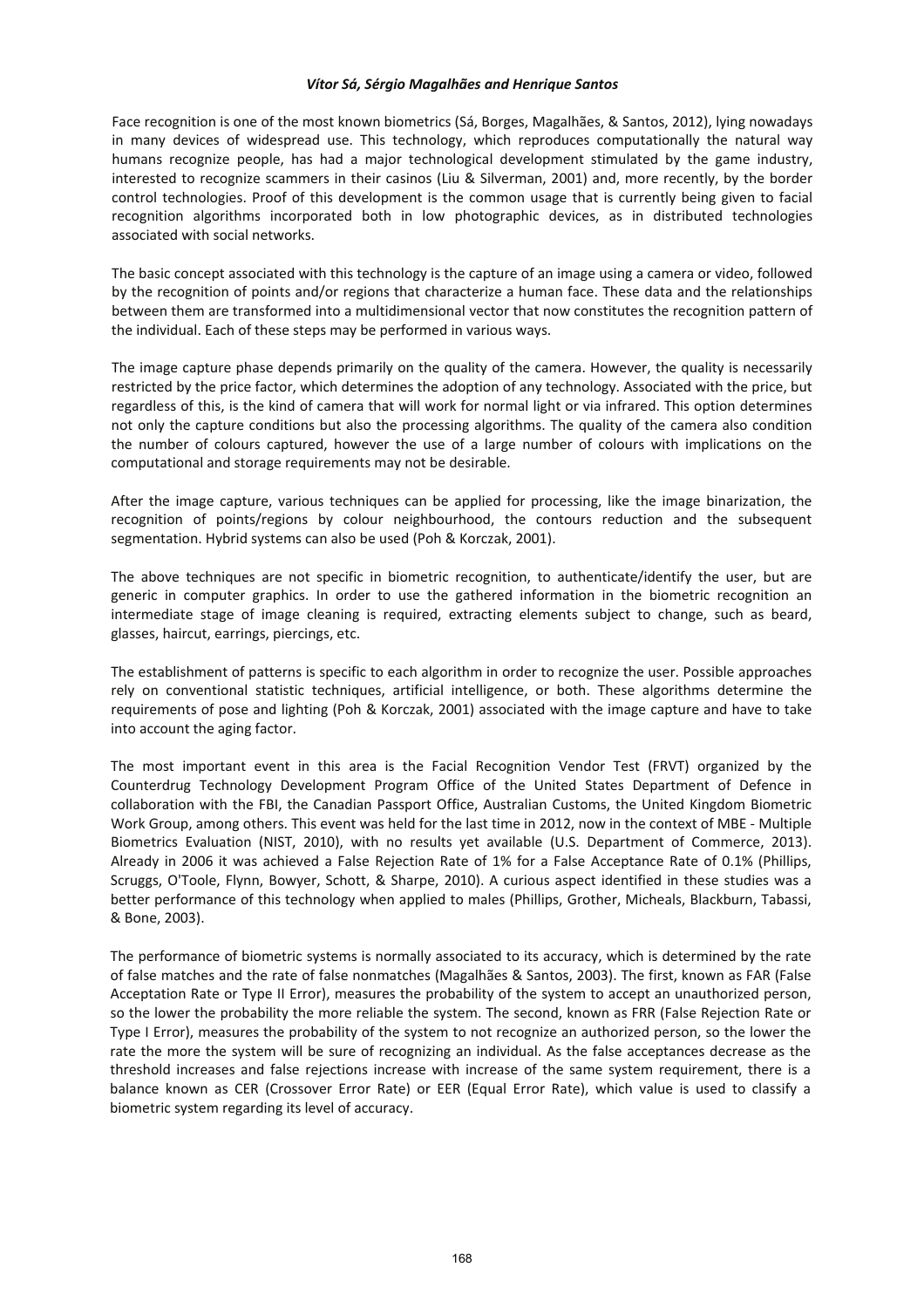## **3. Motivation and methodology**

In addition to accuracy to measure the performance of a biometric system, it should also be considered the following factors: the speed, which refers to how quickly a characteristic can be captured, processed into a template, and verified/identified; the size of the templates, which is the amount of bytes required to store a template; and the time necessary to the enrolment. This last factor is not much addressed in literature, so there was the reason for the study presented in this article.

During the enrolment phase, as in the recognition phase, the biometric system measures a characteristic of an individual. First it creates a digital representation of the characteristic that it wants to capture, then the digital representation is processed to create a template (a compact version of the original representation where certain features have been measured) and, finally, the template is stored internally or on an external device such as a Smart card. For this study we developed a simulator in Android environment that supposedly did these procedures.

Thus, to assess the "enrolment availability" by the user it was created an application that simulates the authentication process of face recognition. In this tool, the process appeared to fail when the user give up trying to enter his data, requesting the user to begin again the process (Fig. 1). It were recorded the number of attempts and the corresponding times. Each experiment began with a presentation, by a researcher, of the tool to the user; took place in a closed space and without the presence of any other person (even the investigator left, giving indication that would be available outside to any support); was filmed (with written consent asked to the user) with the argument that it was a scientific research, supposedly with real authentication, which would have to be documented; and terminated when the user requested the support of the investigator that, at that time, explained the true objectives of the experiment.

The study has allowed us to collect information about the users' availability for enrolment in respect of face recognition biometrics. Were involved in testing 26 randomly chosen people and mostly by academics because we assume by hypothesis that patience is distributed by people without influence of socioeconomic factors. Thus, any sample is representative for this purpose. However, for different sizes we will have different associated confidence intervals and, therefore, different error margins.



**Figure 1:** Simulator interface (before, during and after utilization)

### **4. Obtained results**

We present in the following tables the synthesis of the obtained results globally, by sex, by age group and by previous experience, or not, in the use of face recognition biometric technology (Tab. 1 and 2). The age division was made according to the Sturges's Rule (Eq. 1), yielding 6 classes for 26 participants.

# $k = 1 + 3.3 \log n$

**Equation 1:** Sturges's Rule

For the analysis of Tab. 1 we see that there is an average availability exceeding 20 attempts, and a high standard deviation in both the number of attempts as the average of the average times, which shows large differences between the behaviours of users. However, analysing the data it appears that, in general, users with less attempts are the ones who spend more time in each trial. Thus, there is a generalized positive predisposition for enrolment that is expressed in some by the predisposition to try for many times and in others to try over a long time, which reveals the existence of two psychological profiles of users as regards this biometric recognition phase.

We chose to present the data by age group despite the low representativeness of the data of each class, as the number of cases studied is relatively small (Tab. 2). However, we understand that the information have any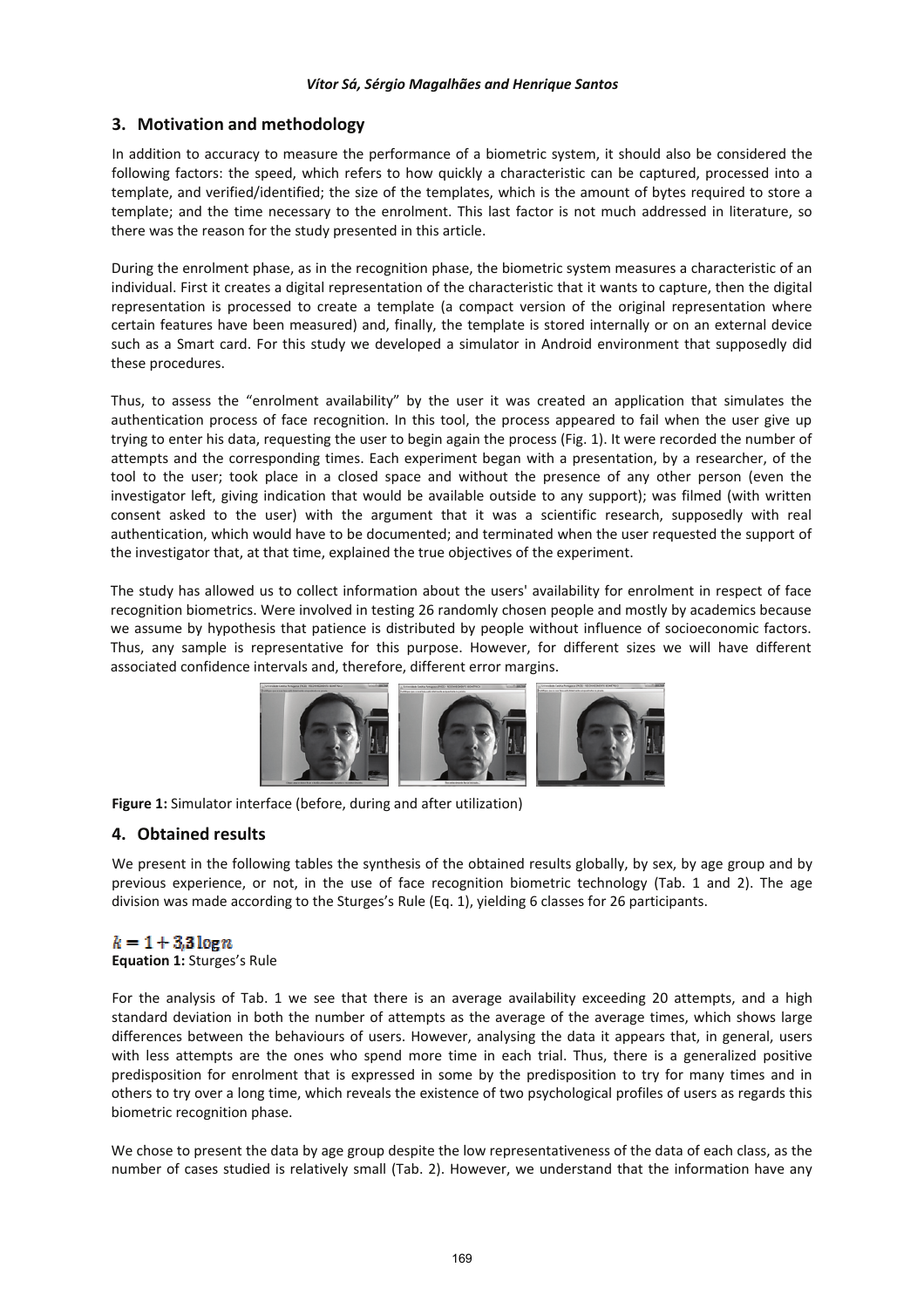### *Vítor Sá, Sérgio Magalhães and Henrique Santos*

relevance now pointing indicators for future work. These data when divided into age classes can only be regarded as preliminary raise the possibility of being the youngest and the oldest the least available.

Still in relation to the last two columns of Tab. 1 it is apparent that the prior use of the technology of face recognition authentication does not decrease, on average, the number of attempts that the user is available to accomplish, perhaps because the registration in a face recognition system always involves repetitions of the capture process.

The results obtained were reassessed limiting our study to the first 12 trials (when they exist) of the users. In none of the studied parameters were found differences of more than one second, so it is concluded that users who have tried more than 12 times did not significantly change their behaviour over time.

|                                  |                    | All   | Masculine | Feminine | Already<br>used | Never used |  |
|----------------------------------|--------------------|-------|-----------|----------|-----------------|------------|--|
| Number<br>οf<br>attempts         | Mean               | 21    | 9         | 44       | 13              | 26         |  |
|                                  | <b>Minimum</b>     |       |           |          |                 |            |  |
|                                  | Maximum            | 152   | 61        | 152      | 66              | 152        |  |
|                                  | Standard deviation | 37.75 | 14.92     | 55.70    | 23.47           | 42.80      |  |
| Minimum time                     |                    | $<$ 1 | $<$ 1     | ${<}1$   | $<$ 1           | $<$ 1      |  |
| Maximum time                     |                    | 639   | 639       | 94       | 355             | 639        |  |
| Mean of mean times               |                    | 86    | 128       | 8        | 100             | 62         |  |
| Standard deviation of mean times |                    | 121   | 133       | 13       | 127             | 93         |  |

**Table 1:** Results of the assessment of availability for enrolment

|                                  |                    | $a \leq 23$ | 24≤a≤27 | 28≤a≤31  | 32≤a≤35 | 36≤a≤39 | $a \geq 40$ |
|----------------------------------|--------------------|-------------|---------|----------|---------|---------|-------------|
| Number<br>of<br>attempts         | Mean               | 19          | 9       | q        |         | 152     | 23          |
|                                  | <b>Minimum</b>     |             |         |          |         | 152     |             |
|                                  | Maximum            | 119         | 17      | 21       |         | 152     | 61          |
|                                  | Standard deviation | 34.87       | 5.2     | 10.12    |         |         | 32.97       |
| Minimum time                     |                    | $<$ 1       | ${<}1$  | $\leq 1$ |         | <1      | <1          |
| Maximum time                     |                    | 422         | 639     | 297      |         | 38      | 572         |
| Mean of mean times               |                    | 118         | 30      | 37       |         |         | 140         |
| Standard deviation of mean times |                    | 146         | 27      | 62       |         |         | 147         |

**Table 2:** Results by age group of the assessment of availability for enrolment

### **5. Conclusion**

This article contains preliminary results because the sample is not large and did not address other biometrics. For example, there is the idea that people have slightly different behaviour in a biometric system by face recognition, because there is a mirror effect that will entertain the user.

The biometrics that was used in this work is the closest to others in which we have particular interest and we are looking at in terms of acceptance by the population, so the results of this work are very useful in that context. As future work we intend to do similar studies regarding other biometrics.

### **Acknowledgements**

This work has been supported by FCT – Fundação para a Ciência e Tecnologia within the Project Scope: PEst‐ OE/EEI/UI0319/2014.

### **References**

Jain, A.K., Flynn, P.J., & Ross, A.A. (Eds.) (2008) *Handbook of biometrics*, Springer, New York.

Liu, S., & Silverman, M. (2001). A practical guide to biometric security technology. IT Professional, 3(1), 27–32.

Magalhães, S.T., & Santos, H.D. (2003) "Biometria e autenticação", In: Associação Portuguesa de Sistemas de Informação, Porto.

NIST, (2010). MBE Multiple Biometric Evaluation, NIST, USA.

- Sá, V.J., Borges, D., Magalhães, S.T., & Santos, H.D. (2012) "Biometric technologies and their perception by the common citizen", *International Journal of Electronic Security and Digital Forensics*, 4(2), 187‐200.
- Sá, V.J., Magalhães, S.T. & Santos, H.D. (2014) "Enrolment Time as a Requirement for Biometric Fingerprint Recognition", *International Journal of Electronic Security and Digital Forensics*, 6(1), 18‐24.